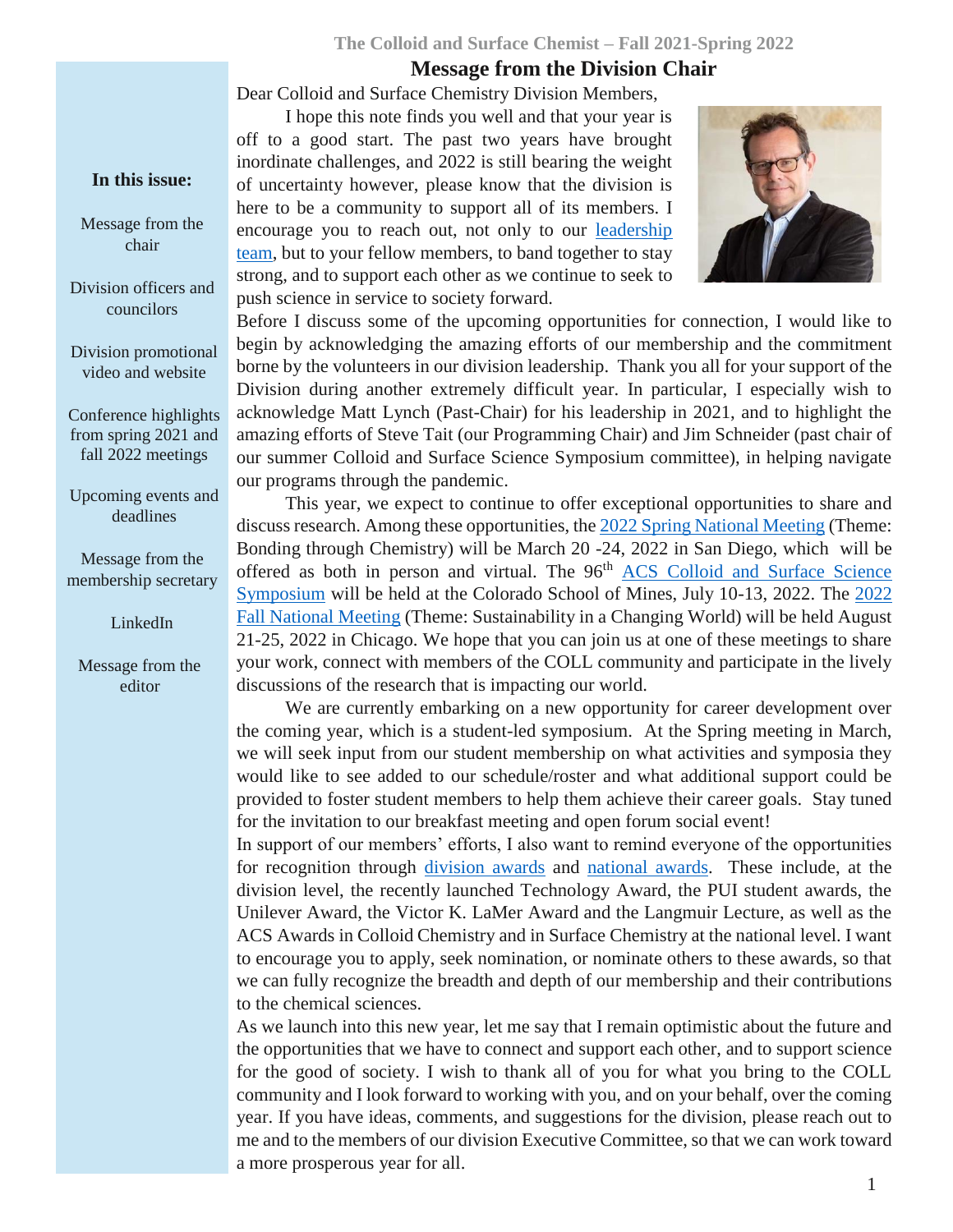## **Division Officers and Councilors**

|                                             | <b>Elected Officers</b>                                     |
|---------------------------------------------|-------------------------------------------------------------|
| Chair:                                      | James Batteas (batteas@chem.tamu.edu)                       |
| Chair Elect:                                | Lauren Zarzar (ldz4@psu.edu)                                |
| Vice Chair:                                 | Marina Ruths (marina_ruths@uml.edu)                         |
| Past Chair:                                 | Matthew Lynch (lynch.ml@pg.com)                             |
| Program Chair:                              | Steven Tait (tait@indiana.edu)                              |
| Secretary:                                  | Marc Ilies (mailies@temple.edu)                             |
| Treasurer:                                  | Lorena Tribe ((lut1@psu.edu)                                |
| Membership Secretary:                       | Rosa Espinosa-Marzal (rosae@illinois.edu)                   |
| Member-at-Large:                            | Christopher M. Sims (christopher.sims@nist.gov)             |
| Member-at-Large:                            | Rosalynn Quinones-Fernandez (quinonesr@marshall.edu)        |
| Member-at-Large:                            | Davita L. Watkins (dwatkins@olemiss.edu)                    |
| Councilors:                                 | Nicholas Abbott (nabbott@cornell.edu)                       |
|                                             | Jennifer Hollingsworth (jenn@lanl.gov)                      |
| <b>Alternate Councilors:</b>                | Maria Santore (santore@mail.pse.umass.edu)                  |
|                                             | Andrew Teplyakov (andrewt@udel.edu)                         |
|                                             | Ajay Mallia (amallia@ggc.edu)                               |
|                                             | Simona Murph (simona.murph@srnl.doe.gov)                    |
|                                             | <b>Appointed Officers</b>                                   |
| Chair, Awards Committee:                    | Nicholas Abbott (nabbott@cornell.edu)                       |
| Unilever Award Committee Chair:             | Ponisseril Somasundaran (ps24@columbia.edu)                 |
| LaMer Award Committee Chair:                | Matthew Helgeson (helgeson@ucsb.edu)                        |
| Applied Materials & Interfaces Award Chair: | Matthew Lynch (lynch.ml@pg.com)                             |
| <b>ACS Fellows Nominations Chair:</b>       | Nicholas Abbott (nabbott@cornell.edu)                       |
|                                             | Maria Santore (santore@mail.pse.umass.edu)                  |
| Newsletter Editor:                          | Ajay Mallia (amallia@ggc.edu)                               |
| <b>Regional Meetings Coordinator:</b>       | Rosalynn Quinones-Fernandez (quinonesr@marshall.edu)        |
| Summer Symposium Chair:                     | Jim Schneider (schneider@cmu.edu)                           |
| Webmaster:                                  | Mary Elizabeth Anderson (maryelizabeth.anderson@furman.edu) |
| <b>Student-Industry Symposium Chair:</b>    | Nancy Falk (Nancy.Falk@clorox.com)                          |
| <b>COLL-PUI Award Committee:</b>            | Eric Borguet (eborguet@temple.edu)                          |
|                                             | Lorena Tribe (lut1@psu.edu)                                 |
|                                             |                                                             |

## **Free ACS Programs for Graduate Students and Postdocs**

For information on opportunities for students and postdocs, including the ACS Preparing for Life After Graduate School Workshop [www.acs.org/gradworkshop,](http://www.acs.org/gradworkshop) please contact GradEd@acs.org or visit [www.acs.org/grad](http://www.acs.org/grad)

# **COLL Division Promotional Video and Website**

The COLL Division promotional video is available. Please watch and share The video with your colleagues. [Watch now.W](https://www.youtube.com/watch?v=qM-crhZcHrk&index=24&list=PLLG7h7fPoH8KSiqNUzJ_vDCRKW1WwltnN)e have recently launched a new COLL Division webpage. The new site will make it easier to access information you need about upcoming meetings, awards, and contacts for COLL division activities.<https://www.colloidssurfaces.org/>

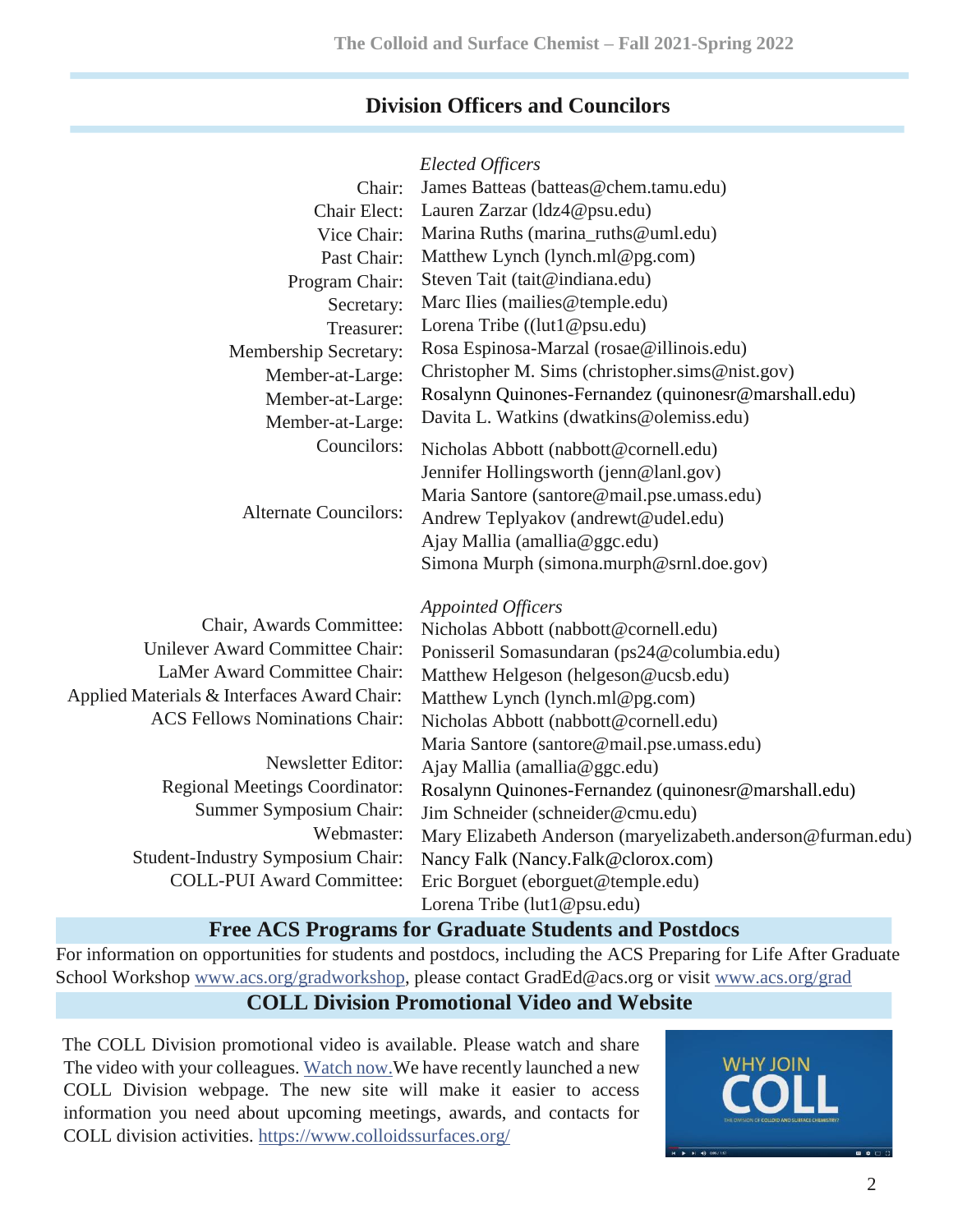## **Highlights from the Spring 2021 and Fall 2021 National ACS Meetings**

## **Spring 2021 ACS Meeting**

The Spring 2021 ACS meeting was conducted online, but, in spite of this, we still saw strong participation from our membership. 708 abstracts were presented at the meeting, including 582 oral presentations and 126 poster presentations. 18 symposia were organized that comprised 79 oral sessions during the meeting. These included awards symposia in honor of Teri Odom, Kerry Karukstis, Emily Weiss, and Vicky Grassian.

## **Fall 2021 ACS Meeting**

The Fall 2021 ACS meeting was a hybrid meeting that included inperson sessions and activities in Atlanta, Georgia and online components. Some sessions were "hybrid," allowing for participation by speakers and audience members in the conference center in Atlanta and online. After experiencing previous online meetings, we saw some



Fall 2021 undegraduate student award winner Nhat Ngo

decrease in the number of papers presented at this meeting. 324 presentations, including 254 oral presentations in seven symposia and 70 poster presentations. Half of the posters were presented in-person and the other half were presented using an online presentation system.

## **Upcoming Events and Deadlines ACS National Meeting & Exposition, March 20-24, 2022**



The Spring 2022 ACS meeting will take place in San Diego, California and will also have a significant online component. About 2/3 of the presentations are planned for in-person presentations with others being presented in virtual formats. We are excited to recognize division award winners at this meeting, Miquel Salmeron and Molly Stevens. A robust program of 21 symposia will be presented and provide an engaging forum for scientific communication.

# **ACS National Meeting & Exposition, August 21-25, 2022**

Abstract submission for the fall 2022 ACS Meeting in Chicago, Illinois is now open. Abstracts are due March 14, 2022. The fall meeting will be a hybrid meeting. Speakers may choose to present in-person on online. If you have suggestions for topics for future symposia or are interested in assisting with organizing a symposium, please contact COLL program chair Steve Tait, tait@indiana.edu, for information.



# **Volunteer to Organize a Symposium for COLL**

If you want to organize a symposium for the Spring meeting, a proposal must be sent by June  $1<sup>st</sup>$  of the previous year. If you want to organize a symposium for the Fall meeting, proposal must be sent by November 1<sup>st</sup> of the previous year. If you want to organize a symposium, please e-mail a proposal to the COLL Program Chair who will act quickly to decide on the suitability of the symposium and the best meeting to schedule it. Contact: Steven Tait (tait@indiana. edu).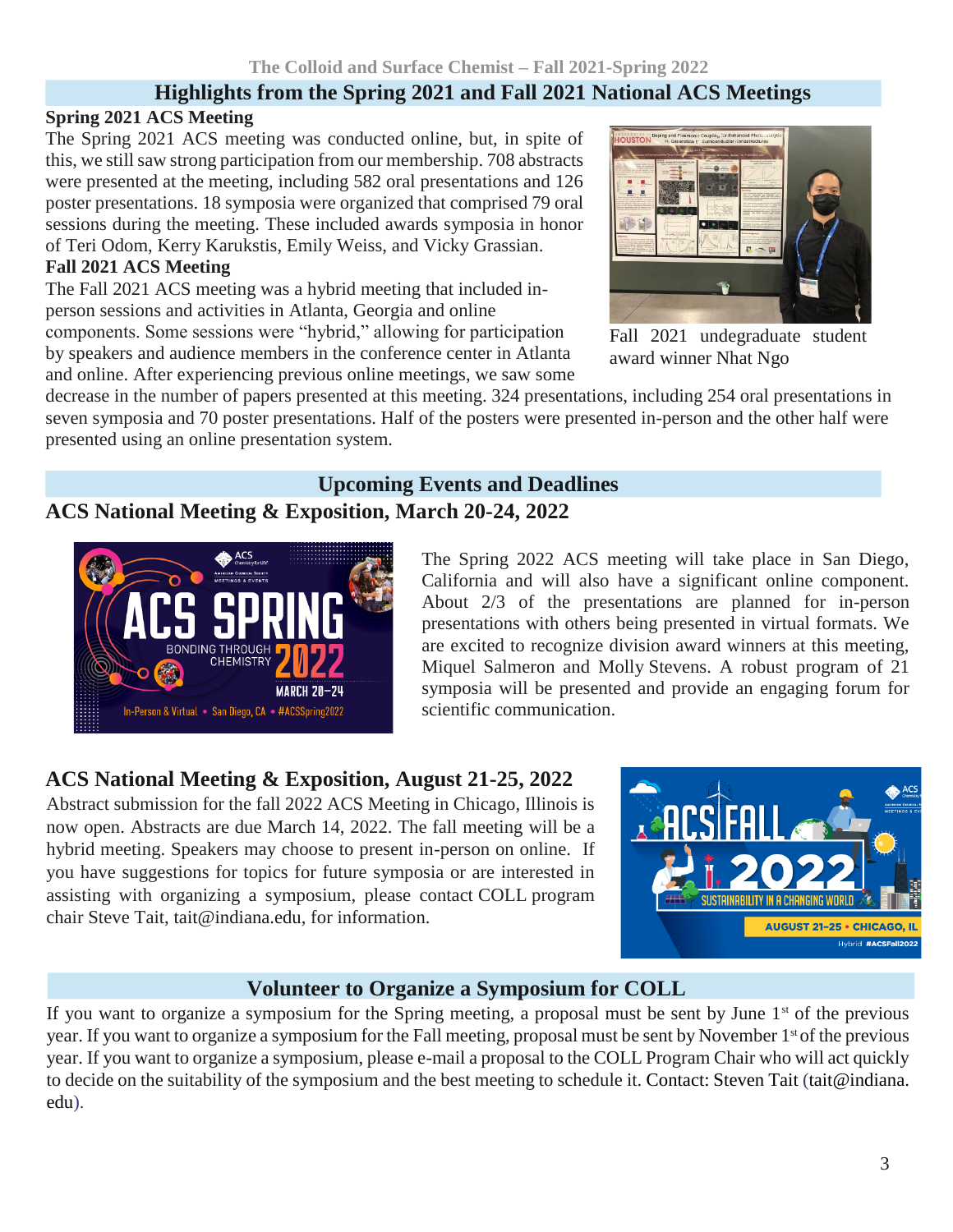## **Colloid & Surface Science Symposium**



# **Colloid and Surface Technology Award (Deadline, March 1, 2022)**

Purpose: To recognize and encourage applied and translational work in colloid and surface science by individuals or small teams of researchers (typically 2-4) in industry, government laboratories or academia.

Award: The award consists of \$3,000 and a plaque. In addition, up to a total of \$1000 will be provided towards travel expenses for one or more speakers to attend the meeting at which the award will be presented. The winner or winning team is expected to deliver a lecture at the fall ACS national meeting.

Eligibility: Researchers in industry, government laboratories or academia are eligible to apply. Special consideration will be given to the originality and creativity of the research leading to the process or product developed and to its impact on society.

Establishment and Support: The award was established in 2020 by the ACS Division of Colloid and Surface Chemistry.

Link: for additional information, including submission process, see<https://www.colloidssurfaces.org/awards/> **2022 ACS Fellows Nominations (Deadline is April 1, 2022)**

Nominations for the ACS fellowship by COLL Division members should be submitted directly to the ACS at <https://www.acs.org/content/acs/en/funding-and-awards/fellows.html>

## **PUI Undergraduate student award (Deadline March 4, 2022)**

Undergraduate students and advisors from PUI (Primarily Undergraduate Institution) are invited to contribute to the standing symposia of the Colloid and Surface Chemistry division in the following topics (nanomaterials, surface Chemistry, basic research in colloids, surfactants and Interfaces, and biomaterials and bio interfaces). One student abstract will be selected for an oral presentation in each of these four symposia. The others would be invited to present their work as a poster at the national meeting.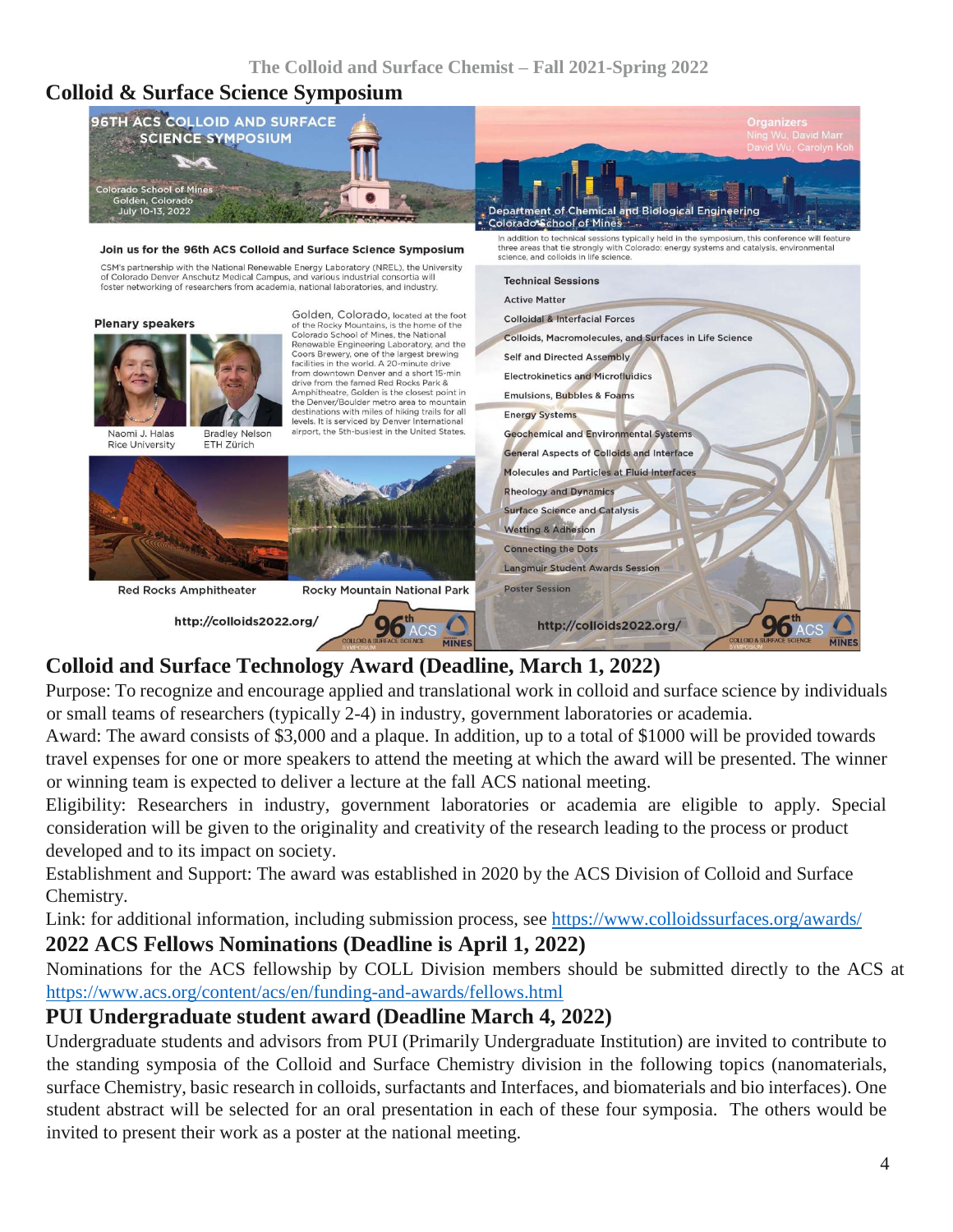### **The Colloid and Surface Chemist – Fall 2021-Spring 2022**

The award (one for each of the four symposia above) will consist of: Student registration fee for the national meeting, travel support for the student (\$200), Invitation to the student and advisor to Colloid and Surface Chemistry division luncheon, and award certificate for student and advisor (presented at the luncheon).

Application and selection process: The application consists of two parts: An abstract Nomination letter from the research advisor explaining why the student would deliver a good presentation. The letter should clearly indicate the intended target symposium (see the list above). Both of these should be submitted via the link below by March 4, 2022.

Link: for additional information, including submission process, see<https://www.colloidssurfaces.org/awards/>

### **ACS Colloid and Surface Science Travel Awards (starting 2023 Spring)**

COLL will award several travel grants of up to \$500 per Ph. D graduate student or postdoctoral researchers the first author of contributed oral presentations in sessions sponsored by COLL at ACS Spring or Fall National Meeting starting 2023. Applicants will be chosen based on the quality of their work as evidenced by the abstract of the paper) letter of support from their academic advisor and the travel distance. Applicants must be Ph. D. students or postdoc at the time of the National Meeting. Applications from individuals from groups underrepresented in STEM fields are particularly encouraged. Both student/postdoc and advisor, domestic or foreign, must be members of COLL, not just of ACS. A student may only receive COLL Travel A ward once during their Ph.D. and postdoc. Decisions for the awards will be sent by e-mail to the applicants be for the ACS National Meeting with instructions on how to receiver reimbursement checks. Please check <https://www.colloidssurfaces.org/awards/> for the updates.

### **Regional Meetings**

In the past, the Division of Colloid and Surface Chemistry has provided financial support for COLL-related programming in several ACS Regional Meetings. The Division provides up to \$500 per symposium, with a maximum of two symposia per regional meeting, for programming that is consistent with the scientific mission of the Division with the stipulation that COLL funding must be acknowledged in the meeting program. Interested organizers of relevant symposia at future regional meetings should contact the division's regional meetings liaison, Prof. Rosalynn Quinones (quinonesr@marshall.edu) to request COLL support. All requests should identify the regional meeting, with dates and location, along with the symposium or symposia titles, a list of topics to be included, names of speakers (if known) and a statement of how Division funds will be used.

## **Spring 2021 Colloid and Surface Chemistry PUI Student Award Summary**

COLL invited undergraduate students from PUI (Primarily Undergraduate Institution) to contribute to the standing symposia of the Colloid and Surface Chemistry division: Nanomaterials, Surface Chemistry, Basic Research in Colloids, Surfactants and Interfaces, and Biomaterials and Biointerfaces for the Spring 2021 ACS National Meeting. Five awardees were selected for oral presentations: Arinzechukwu Aniekwe (Prof. Ajay Mallia), Gianna Villani (Prof. Samiul Amin), Lynn Krushinski (Prof. Mary Devadas), Jordan Cox (Prof. Sarah St. Angelo), and Seth Croslow (Prof. Audra Goach). We congratulate these students and their professors and appreciate their contribution to the program.

Lynn Krushinski, whose talk was titled "Superparamagnets for magnetic hyperthermia applications" just graduated from Towson University and has moved on to UNC Chapel Hill for graduate studies in inorganic chemistry. She is considering a future in industry. Lynn, who not previously considered research, reflected on her excitement when she was recruited by a more advanced student to engage in undergraduate research, and how this impacted her motivation to become a chemist and her grades. Lynn was particularly interested in running the SEM in the laboratory and was excited to move up throughout her undergraduate experience to the point where she was training other students and managing their research. Additionally, she enjoyed doing outreach to high schools and reflected on the value of exposing young students to the excitement of chemistry.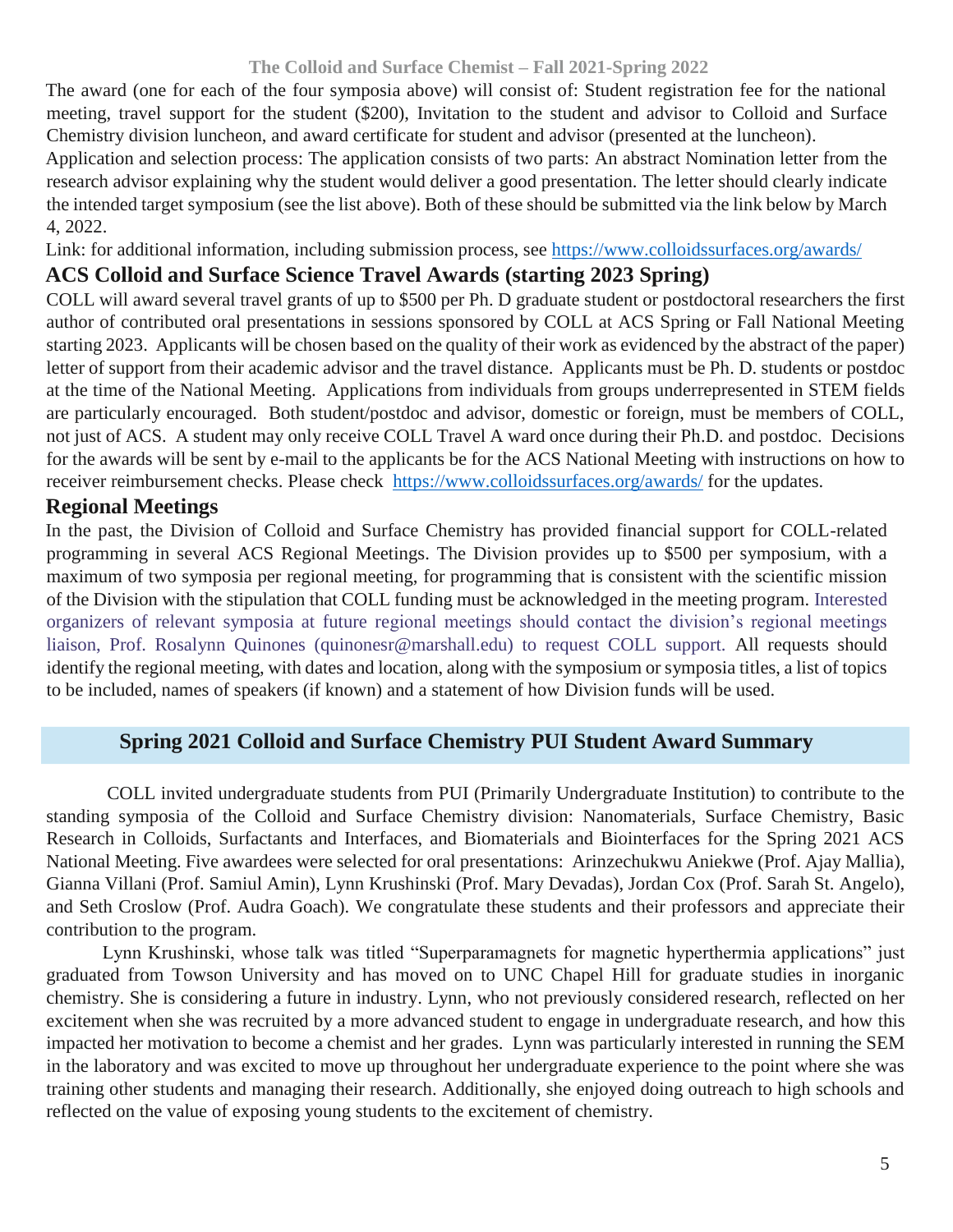### **The Colloid and Surface Chemist – Fall 2021-Spring 2022**

Gianna Villani delivered a talk on "Engineering a Tunable Smart Hydrogel for Epidermal Growth Factor Formulation and Delivery". She is an undergraduate at Manhattan College who knew before going to college that she wanted to engage in research and reached out to her professor after her freshman year. In addition to academic work, Gianna appreciated the opportunity of interacting with chemists in industry with whom Dr. Amin collaborates.



*Eric Bourguet and Lorena Tribe interviewing 2021 spring undergraduate presentation winners.*

Some of the main differences she noticed between the two cultures were the timeframes, since industry must meet schedules, and the intensity with which the research details are questioned. Gianna found that defending her results gave her confidence to handle herself under pressure, a skill that will be beneficial when she concludes her master's program and seeks a job in industry.

Both Dr. Devadas and Dr. Amin bring a wealth of experience to guiding undergraduate research and mentoring students. Dr. Devadas has a structured strategy to recruit and retain students in her research group, where she coaches them based on their individual strengths. Dr. Amin brings thirty years of industrial experience and connections that

enhance the opportunities. They both emphasized the importance of recognizing and nourishing the qualities that lead to excellence, such as passion, determination, and interest in chemistry.

We gratefully acknowledge the support of an ACS IPG to fund the first iterations of this program. Check this newsletter and the COLL website for details on submission to this ongoing award program! We look forward to a new cohort of student to recognize in 2022.

## **COLL Award lectures**

The COLL division is active in selecting recipients for major awards that are sponsored by the journals Langmuir (2 awards) and ACS Applied Materials and Interfaces. In each case, the recipient is selected by a committee that includes representatives from the COLL Division and the respective

journal and the recipient presents an invited talk at the Fall National ACS Meeting.

*Deborah Leckband*: Langmuir and the ACS Division of Colloid & Surface Chemistry were proud to honor Deborah Leckband (Professor of Chemical and Biomolecular Engineering and the Reid T. Milner Professor in the School of Chemical Sciences at the University of Illinois) in the Langmuir Lectureship award series. Prof. Leckband delivered a seminar titled "Proteins at Interfaces: New perspectives on an old problem". Dr. Leckband is being recognized for her pioneering work on determining how the physical-chemical properties of surfaces impact fundamental biological functions and device/material performance in biological environments.



*Dr. Leckband*